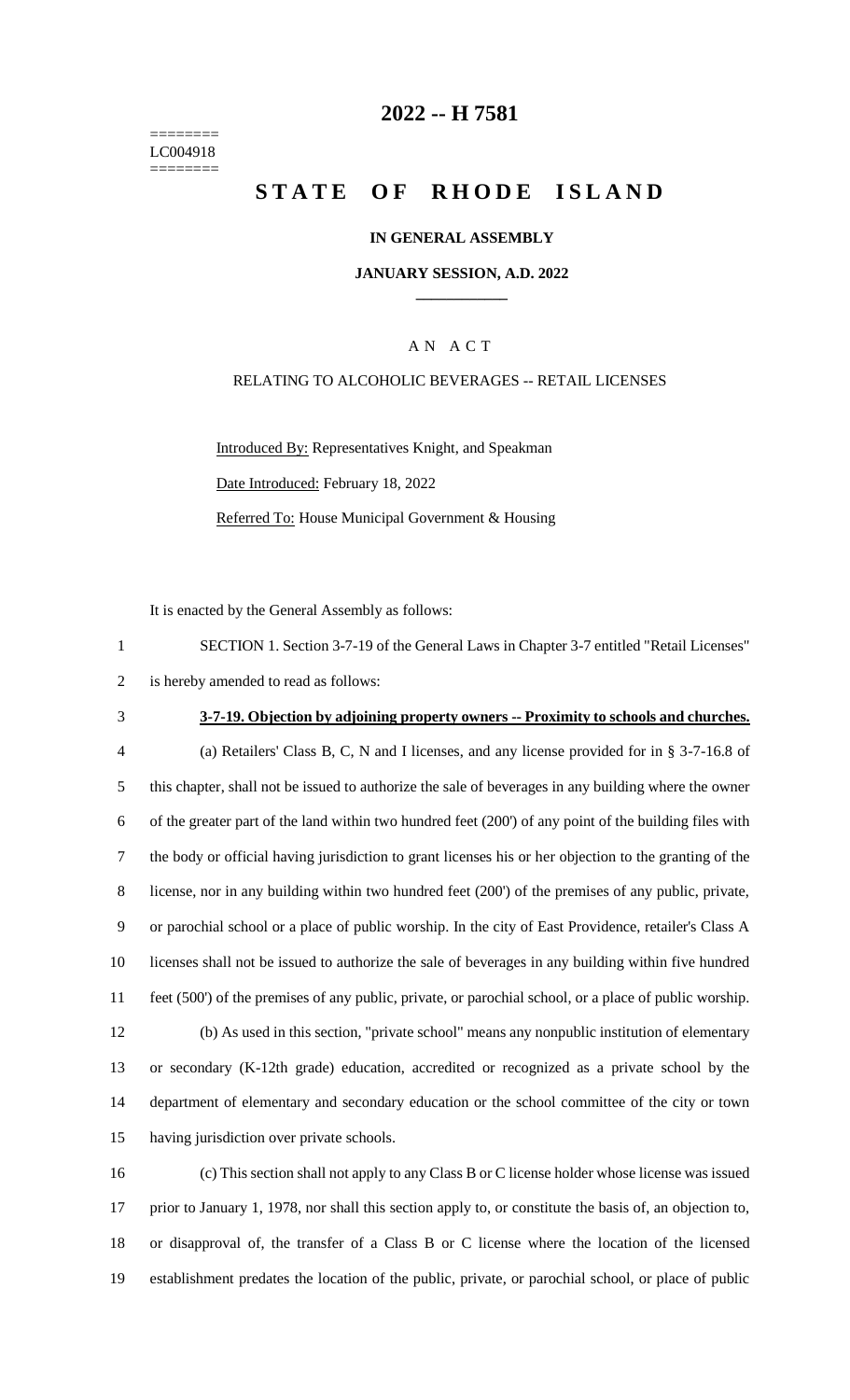- worship.
- 2 (d)(1) Notwithstanding the provisions of this section, the board of licenses of the city of Providence shall, after application, have the authority to exempt from the provisions of this section any proposed retailer Class B, C, or I license intended to be located within the following described area(s) in the city of Providence: (A) Beginning at a point, that point being the intersection of the southerly line of Smith Street and the easterly taking line of Interstate Route 95; Thence running in a general southwesterly direction along the easterly taking line of Interstate Route 95 to the center line of Kingsley Avenue; Thence turning and running northwesterly in part along the southerly line of Kingsley Avenue to its intersection with the southerly line of Harris Avenue; Thence turning and running westerly along the southerly line of Harris Avenue to its intersection with the southerly line of Atwells Avenue; Thence turning and running easterly along the southerly line of Atwells Avenue to the easterly taking line of Interstate Route 95; Thence turning and running in a general southerly and southeasterly direction along the easterly taking line of Interstate Route 95 to the center line of Pine Street; Thence turning and running northeasterly along the northerly taking line of I-195 to its intersection with the northerly taking line of I-195; Thence turning and running northeasterly along the northerly taking line of I-195 to its intersection with the westerly shore line of the Providence River; Thence turning and running northerly along the westerly shore line of the Providence River to its intersection with the southerly line of Crawford Street; Thence running northwesterly across Dyer Street to the intersection of the westerly line of Dyer Street to the southerly line of Custom House Street; Thence running northerly in part along the southerly line of Dyer Street and in part along the westerly line of Market Square to its intersection with the westerly line of Canal Street; Thence turning and running northerly along the westerly line of Canal Street to its intersection with the southerly line of Smith Street; Thence turning and running westerly along the southerly line of Smith Street to the point and place of beginning. (B) Beginning at a point, that point being the intersection of the westerly line of Brook Street and the northerly line of Wickenden Street; Thence running in a general westerly direction along the northerly line of Wickenden Street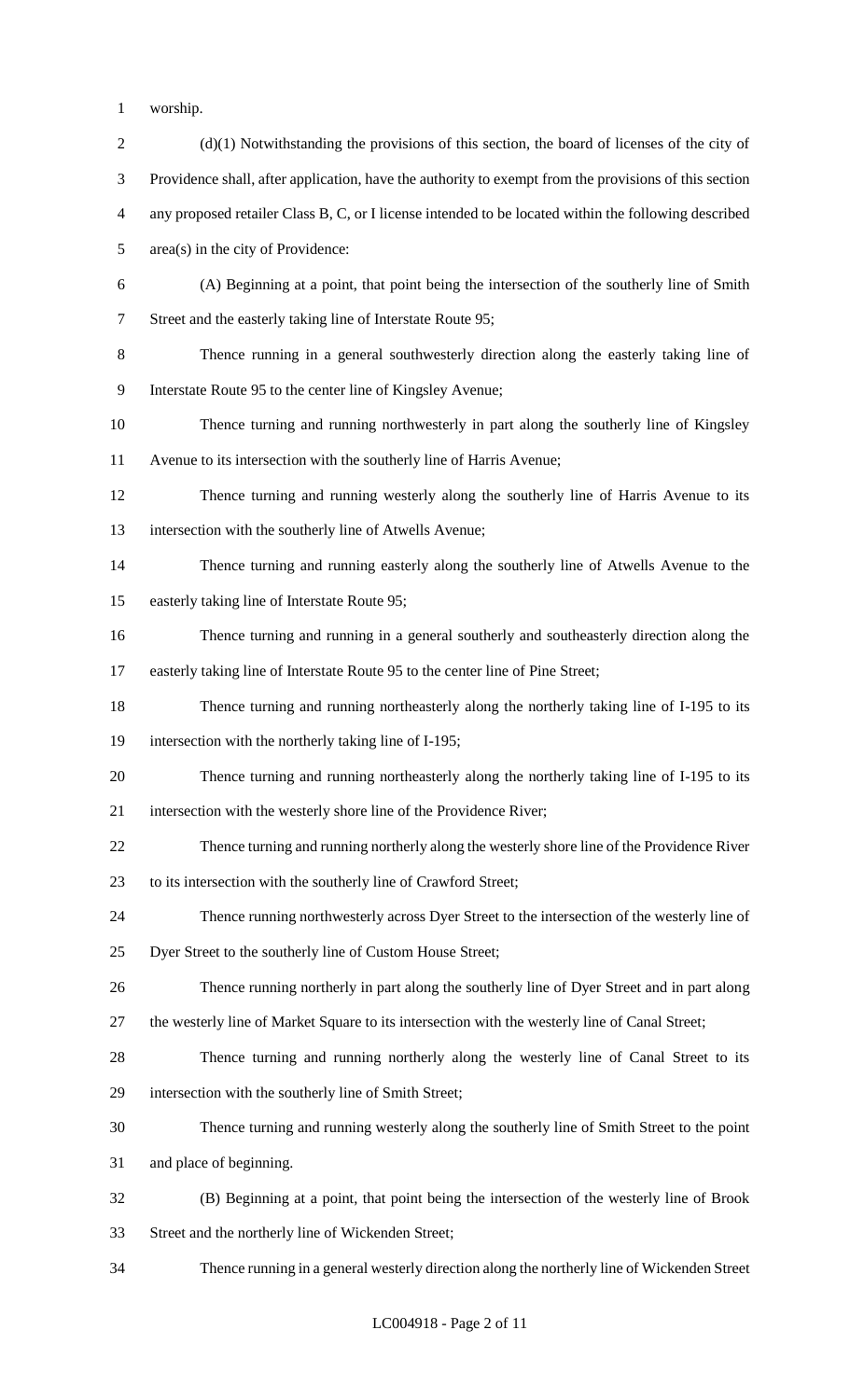- to the intersection of Wickenden Street and Benefit Street;
- Thence running in a general northerly direction along the easterly line of Benefit Street to the intersection of Benefit Street and Sheldon Street;
- Thence turning and running in an easterly direction along the southerly line of Sheldon 5 Street to the intersection of Sheldon Street and Brook Street;
- Thence turning and running in a general southerly line to the intersection of Brook Street and Wickenden Street that being the point of beginning.
- (2) Notwithstanding the provisions of this section, the board of licenses of the city of Newport shall, after application, have authority to exempt from the provisions of this section any proposed retailer Class B license intended to be located within the following described area in the city of Newport:
- Beginning at a point, that point being the intersection of the southerly line of Broadway and the easterly line of Courthouse Square;
- Thence running in a general northeasterly direction along the southerly line of Broadway a distance of one hundred and two feet (102') to a point at the southeasterly corner of land now or 16 formerly owned by the Newport Historical Society;
- Thence turning and running in a southeasterly direction ninety-eight and nine-tenths feet (98.9') along the southwesterly border of land now or formerly owned by the Newport Historical Society;
- Thence turning and running in a southwesterly direction one hundred and twelve feet (112') to Courthouse Street; and
- Thence turning and running in a generally northwesterly direction along Courthouse Street for a distance of ninety feet (90') to the point and place of beginning.
- (3) Notwithstanding the provisions of this section, the board of licenses of the town of Warren shall, after application, have the authority to exempt from the provisions of this section any proposed retailer Class B, C, or I license intended to be located within any zoning district in the town of Warren which is designated as a limited business district or as a general business district pursuant to the zoning ordinance of the town of Warren.
- (4) Notwithstanding the provisions of this section, the board of licenses of the town of Bristol shall, after application, have the authority to exempt from the provisions of this section any proposed retailer Class B license intended to be located on lot 34 of tax assessors plat 10 of the Bristol tax assessors map as of December 31, 1999, including that portion of the public sidewalk contiguous to said lot.
- 

(5) Notwithstanding the provisions of this section, the board of licenses for the city of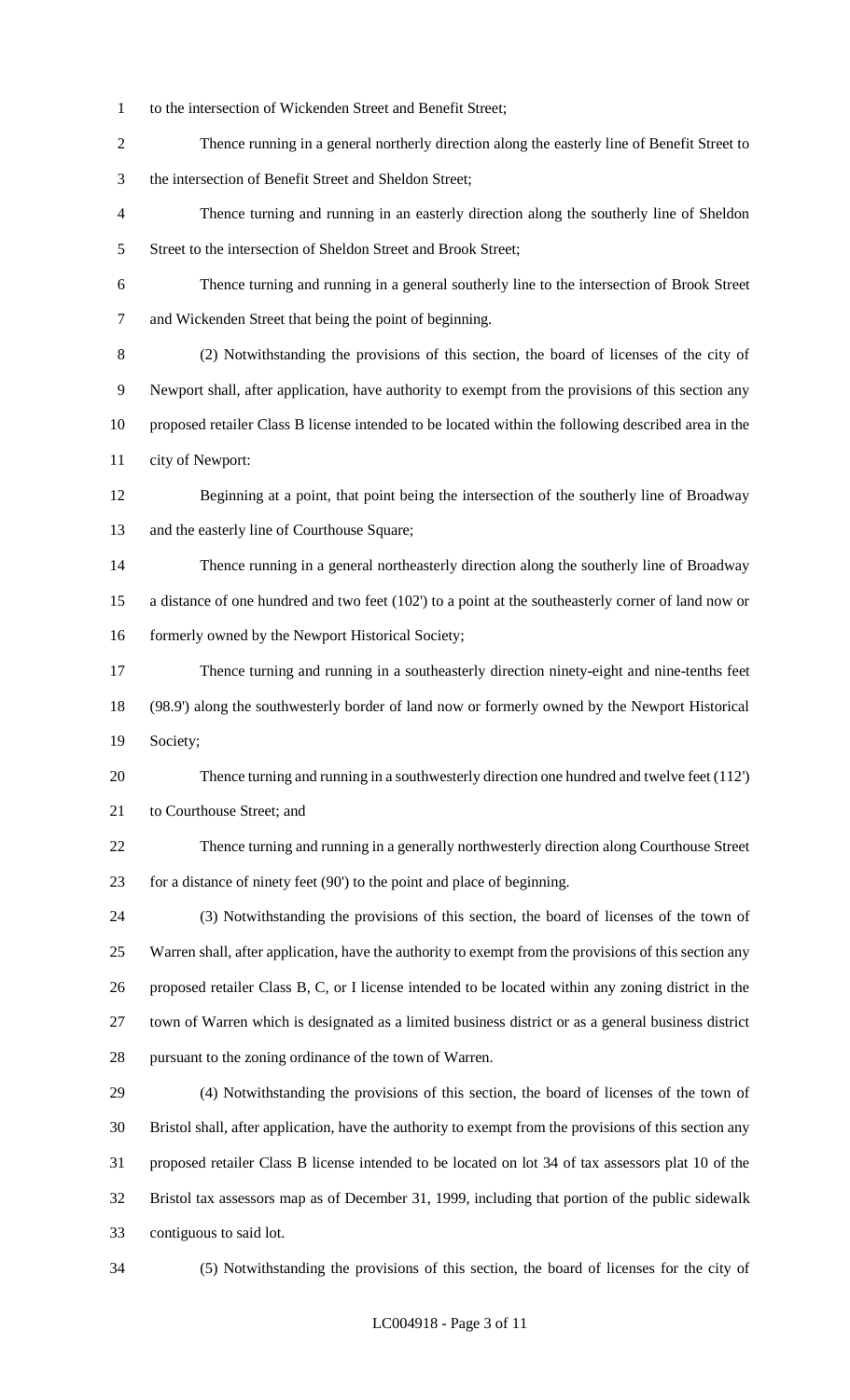Newport shall, after application, have the authority to exempt from the provisions of this section as to places of public worship any proposed sidewalk cafe as defined in the Codified Ordinance of the city of Newport, provided that the applicant be an existing holder of a Retailers' Class B license.

 (6) Notwithstanding the provisions of this section, the board of licenses of the city of Providence shall, after application, have the authority to exempt from the provisions of this section any proposed retailer Class B license intended to be located on lot 131 of tax assessors plat 68 of the Providence tax assessors map as of December 31, 1999 and any proposed retailer Class B license intended to be located on lot 21 of the tax assessors map plat 49 and any proposed retailer class BV license intended to be located on lots 3 and 5 of tax assessors map plat 35 of the Providence tax assessors map as of December 31, 2003.

 (7) Notwithstanding the provisions of this section, the board of licenses of the city of Cranston shall, after application, have the authority to exempt from the provisions of this section any proposed retailer Class B license intended to be located on either lot 160 of tax assessor's plat 9, and/or on lot 152 of tax assessor's plat 9, of the Cranston tax assessor's map as of December 31, 2002; provided, however, as to the subsequent transfer of said Class B license issued by the city of Cranston under this exemption, whether said transfer is attributable to the holder's death or otherwise, any person desiring to become the potential transferee of said Class B license shall comply with those restrictions as to its use (and shall refrain from those activities which result in its reversion) set forth in the city of Cranston Memorandum of Understanding dated May 13, 2003 and, in addition, those requirements applicable to anyone who desires to become a transferee of a validly issued and outstanding Class B license designated for use in any location in the state of Rhode Island. Neither the exemption granted herein nor any future exemption granted hereafter shall be effective until the proposed Class B license and the underlying property owner is certified to be current in the payment of any and all local and state taxes.

 (8) Notwithstanding the provisions of this section, the board of licenses of the city of Pawtucket shall, after application, have the authority to exempt from the provisions of this section any proposed retailer Class B, C, or I license intended to be located within the following described area in the city of Pawtucket:

 Beginning at the point of intersection of Dexter Street and the Central Falls line, then east along the Central Falls line to the Blackstone River, then north along the city boundary on the Blackstone River to the Cumberland line, then west along the Pawtucket city boundary line to I- 95, then south along I-95 to Pine Street, then north on Pine Street to AMTRAK Right of Way, then northwest along the AMTRAK Right of Way to Dexter Street, then north on Dexter Street to the Central Falls line.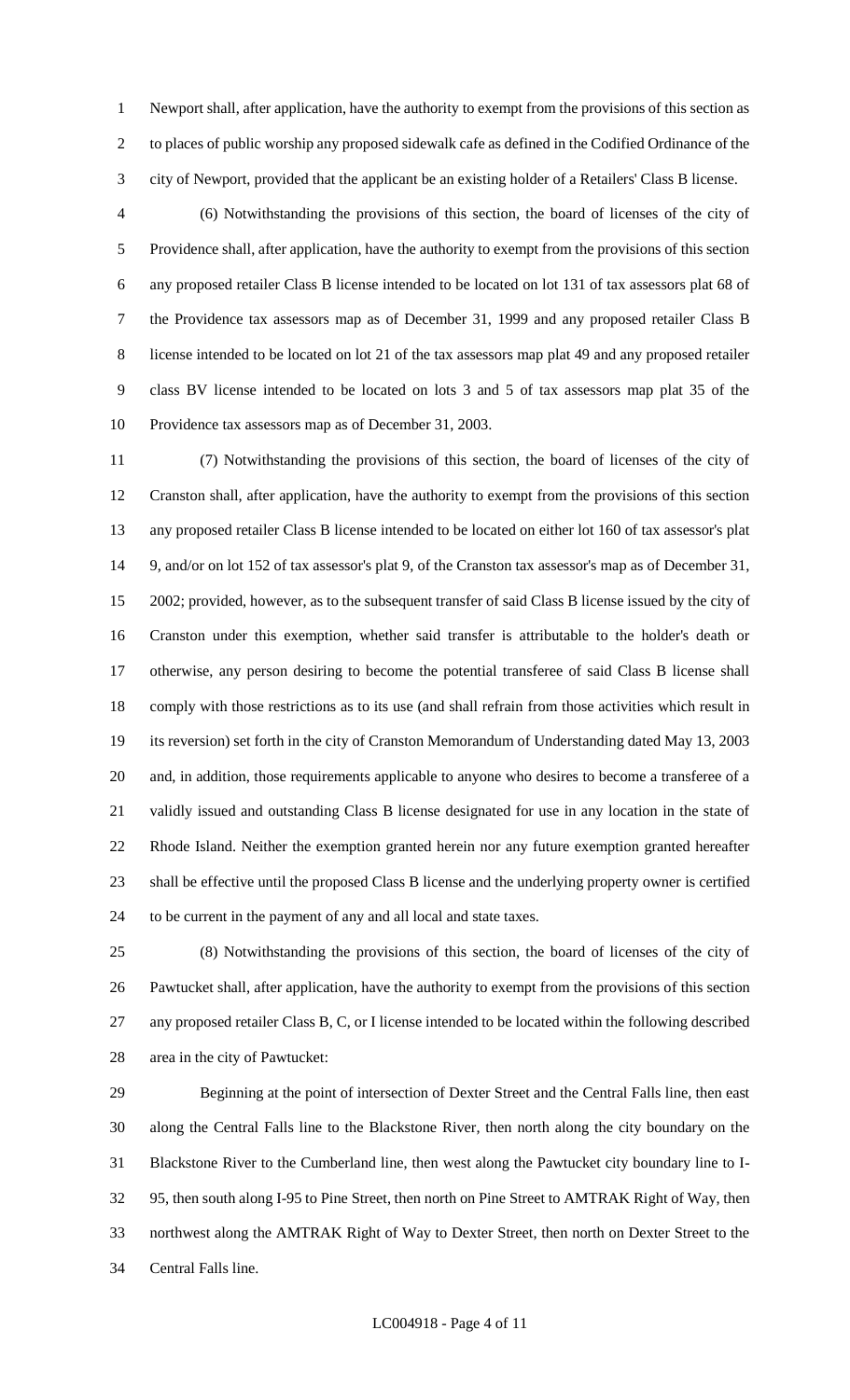(9) Notwithstanding the provisions of this section the town council of the town of Little Compton, after application, is authorized to exempt from the provisions of this section relating to places of worship any class B license limited to malt and vinous beverages intended to be located on Plat 30, Lot 33 of the town of Little Compton tax assessment map existing as of December 31, 2004.

 (10) Notwithstanding the provisions of this section, the board of licenses of the town of Bristol shall, after application, have the authority to exempt from the provisions of this section any proposed retailers' Class B license intended to be located on lots 3, 18, and 19 of tax assessors plat 10 of the Bristol tax assessors map as of December 31, 2007.

 (11) Notwithstanding the provisions of this section the town council of the town of Smithfield, after application, is authorized to exempt from the provisions of this section, any class B, C, or I license intended to be located on Plat 45, Lot 042 of the town of Smithfield, tax assessment map existing as of December 31, 2007; provided, however, said exemption shall apply only to any renewal of any class B, C, or I license issued for use at the said premises located on plat 45, lot 042 as of December 31, 2011. In the event said license is not renewed, then this exemption is hereby repealed in its entirety.

 (12) Notwithstanding the provisions of this section, the board of licenses of the city of Providence shall, after application, have the authority to exempt from the provisions of this section any proposed retailer Class B license intended to be located on plat 13, lots 31 and 32 of the applicable city of Providence tax assessment map.

 (13) Notwithstanding the provisions of this section, the board of licenses of the town of Tiverton shall, after the application, have the authority to exempt from the provisions of this section a proposed retailer's Class BV license for a restaurant located on tax assessor's plat 181, lot 1A.

 (14) Notwithstanding the provisions of this section, the board of licenses of the city of Providence shall, after application, have the authority to exempt from the provisions of this section any proposed retailer's Class B license intended to be located on tax assessor's plat 68, lot 732.

 (15) Notwithstanding the provisions of this section, the board of licenses in the city of Providence shall, after application, have the authority to exempt from the provisions of this section any proposed retailer's Class B license intended to be located on plat 105, lot 489, plat 105, lot 12 and plat 32, lot 232 of the applicable city of Providence tax assessment map.

 (16) Notwithstanding the provisions of this section the city council of the city of Central Falls, shall, after application, have the authority to exempt from the provisions of this section any proposed retailer's Class B license intended to be located on plat 5, lot 188 of the applicable city of Central Falls tax assessment map.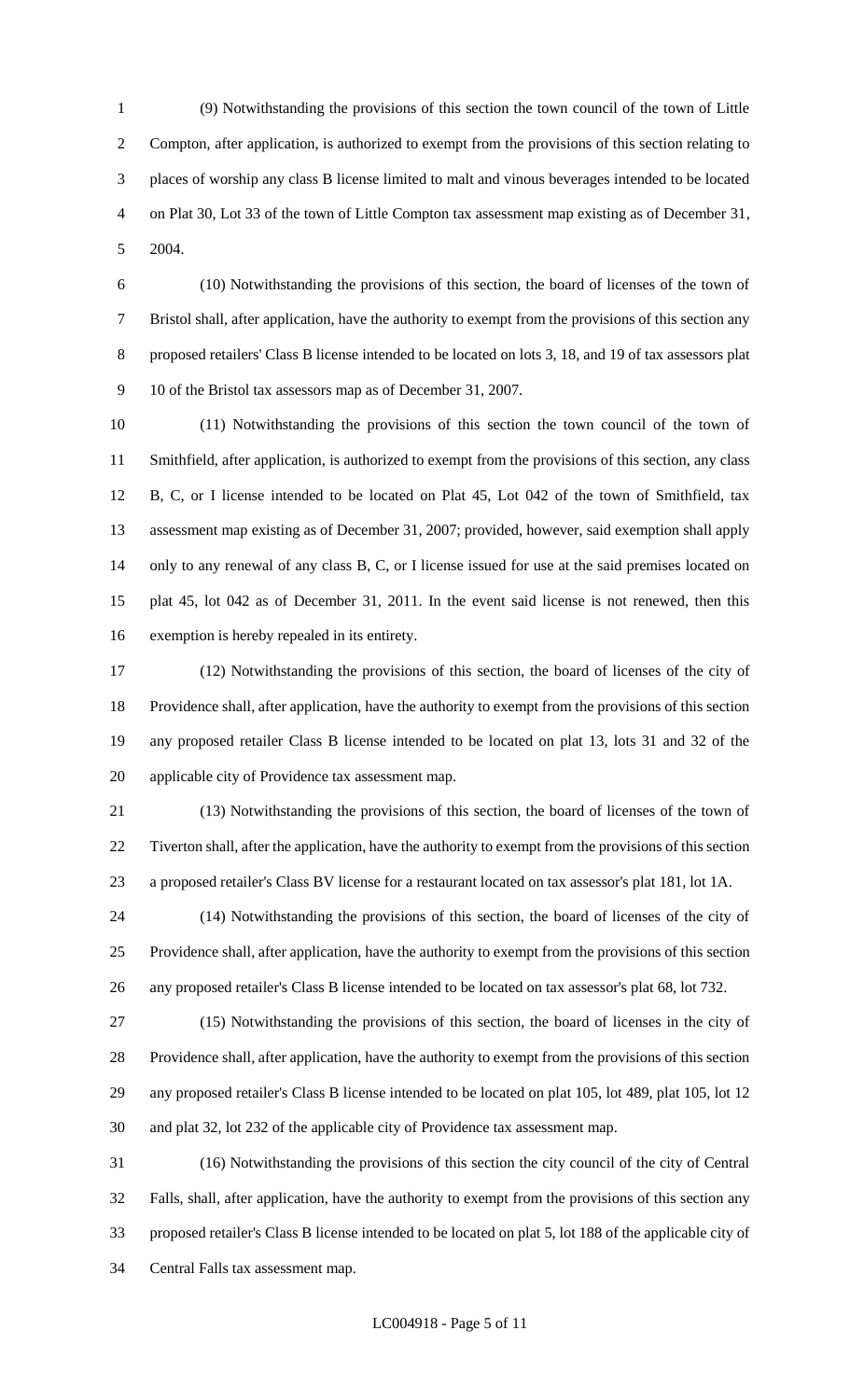(17) Notwithstanding the provisions of this section, the board of licenses of the town of Portsmouth shall, after application, have the authority to exempt from the provisions of this section any proposed retailer's Class B license intended to be located on plat 37, lot 69 of the applicable town of Portsmouth tax assessment map.

 (18) Notwithstanding the provisions of this section, the board of licenses of the town of North Providence shall, after application, have the authority to exempt from the provisions of this section any proposed retailer's Class B license intended to be located on plat 23A, lot 98 of the applicable town of North Providence tax assessment map.

 (19) Notwithstanding the provisions of this section, the board of licenses of the city of Cranston shall, after application, have the authority to exempt from the provisions of this section any proposed retailer's Class B license intended to be located on Plat 11, lot 3558 of the applicable city of Cranston tax assessment map.

 (20) Notwithstanding the provisions of this section, the town council of the town of Smithfield, after application, is authorized to exempt from the provisions of this section, any Class B or C license intended to be located on Plat 6, Lot 54 of the town of Smithfield tax assessors map as of December 31, 2012.

 (21) Notwithstanding the provisions of this section, the board of licenses of the city of Cranston shall, after application, have the authority to exempt from the provisions of this section any proposed retailers class B license intended to be located on tax assessors plat 1, lot 2170 of the applicable city of Cranston tax assessment map as of December 31, 2012.

 (22) Notwithstanding the provisions of this section, the board of licenses in the city of Providence shall, after application, have the authority to exempt from the provisions of this section any proposed retailer's Class B license intended to be located on tax assessor's plat 43, lot 211.

 (23) Notwithstanding the provisions of this section, the board of licenses of the town of North Providence shall, after application, have the authority to exempt from the provisions of this section any proposed retailer's Class B license intended to be located on Plat 22A, Lot 336, of the applicable town of North Providence tax assessment map.

 (24) Notwithstanding the provisions of this section, the city council of the city of Central Falls shall, after application, have the authority to exempt from the provisions of this section any proposed retailer's Class B license intended to be located on plat 1, lot 164 of the applicable city of Central Falls tax assessment map.

 (25) Notwithstanding the provisions of this section, the board of licenses in the city of Providence shall, after application, have the authority to exempt from the provisions of this section any proposed retailer's Class B license intended to be located at 1948-1950 Westminster Street on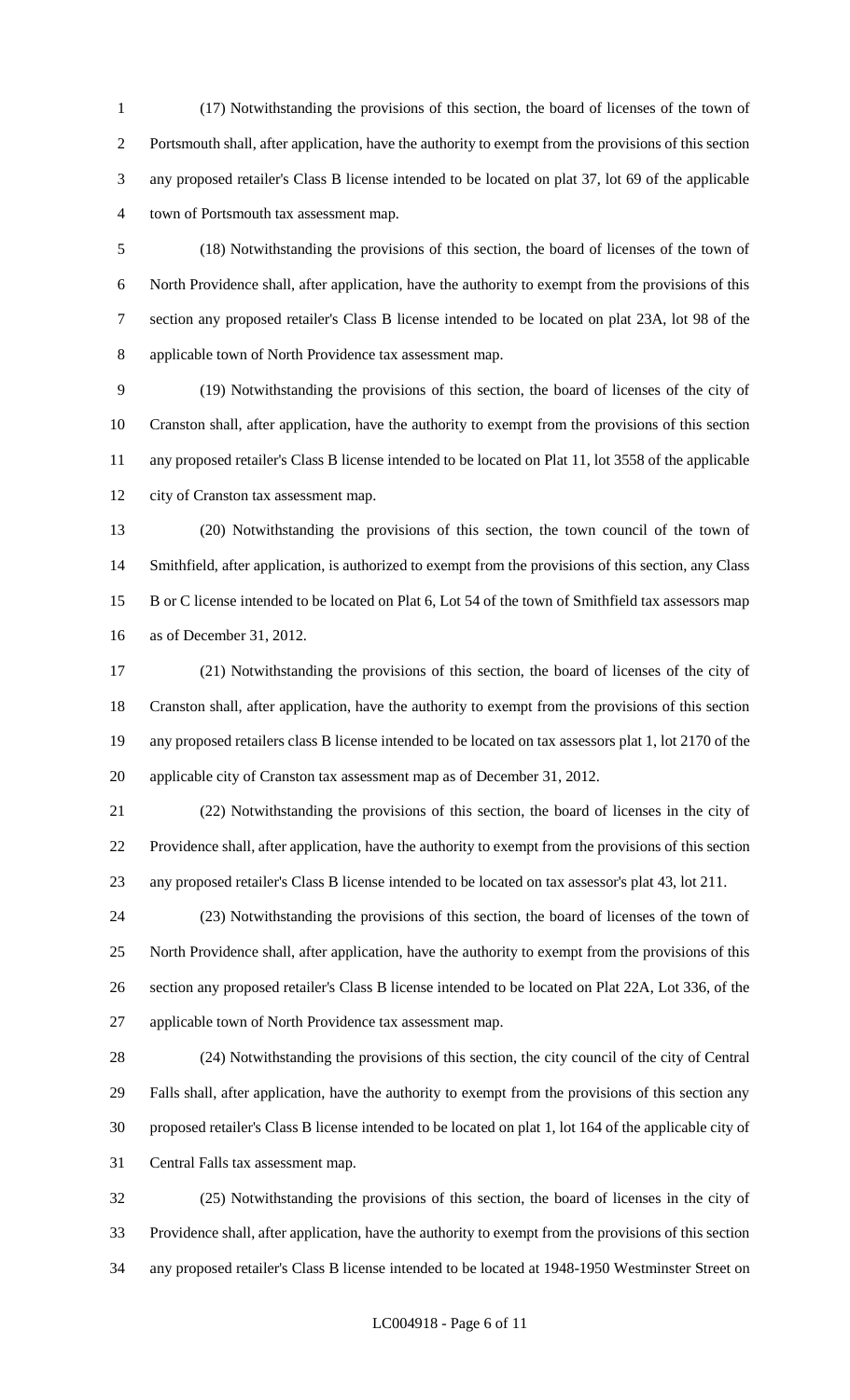plat 35, lot 359 of the applicable city of Providence tax assessment map.

 (26) Notwithstanding the provisions of this section, the town council of the town of Middletown, after application, is authorized to exempt from the provisions of this section, any proposed retailer's Class BV license intended to be located on Plat 107 NW, Lot 55 of the town of Middletown's tax assessor's maps as of December 31, 2014.

 (27) Notwithstanding the provisions of this section, the board of licenses of the city of Providence shall, after application, have the authority to exempt from the provisions of this section any retailer Class B, C or I license intended to be located on Plat 109, Lot 289, of the applicable city of Providence tax assessor's map.

 (28) Notwithstanding the provisions of this section, the board of licenses of the city of Providence shall, after application, have the authority to exempt from the provisions of this section any proposed retailer's Class BV license intended to be located at 226 and 230 Dean Street on plat 25, lot 44 of the applicable city of Providence tax assessment map.

 (29) Notwithstanding the provisions of this section, the board of licenses of the town of East Greenwich shall, after application, have the authority to exempt from the provisions of this section any proposed retailer's Class B license intended to be located at 219 Main Street on map/lot 085 001 212 0000 of the applicable town of East Greenwich tax assessment map.

 (30) Notwithstanding the provisions of this section, the board of licenses of the town of East Greenwich shall, after application, have the authority to exempt from the provisions of this section any proposed retailer's Class B license intended to be located at 137 Main Street on map/lot 085-001-412; 59 Main Street on map/lot 085-001-236; 555 Main Street on map/lot 075-003-084; 74 Cliff Street on map/lot 075-003-040; 609 Main Street on map/lot 075-003-080; 241 Main Street on map/lot 085-001-208; 155 Main Street on map/lot 085-001-222; 149 Main Street on map/lot 085-001-223; and 2 Academy Court on map/lot 085-001-211 of the applicable Town of East Greenwich tax assessment map.

 (31) Notwithstanding the provisions of this section, the board of licenses of the town of Lincoln shall, after application, have the authority to exempt from the provisions of this section any proposed retailers' Class B license intended to be located on tax assessor's plat 10, lot 108, of the Lincoln tax assessor's map as of December 31, 2015.

 (32) Notwithstanding the provisions of this section, the board of licenses of the city of Providence shall, after application, have the authority to exempt from the provisions of this section any proposed retailer's Class C license intended to be located at 215 Dean Street on plat 28, lot 961 of the applicable city of Providence tax assessment map.

(33) Notwithstanding the provisions of this section, the board of licenses in the city of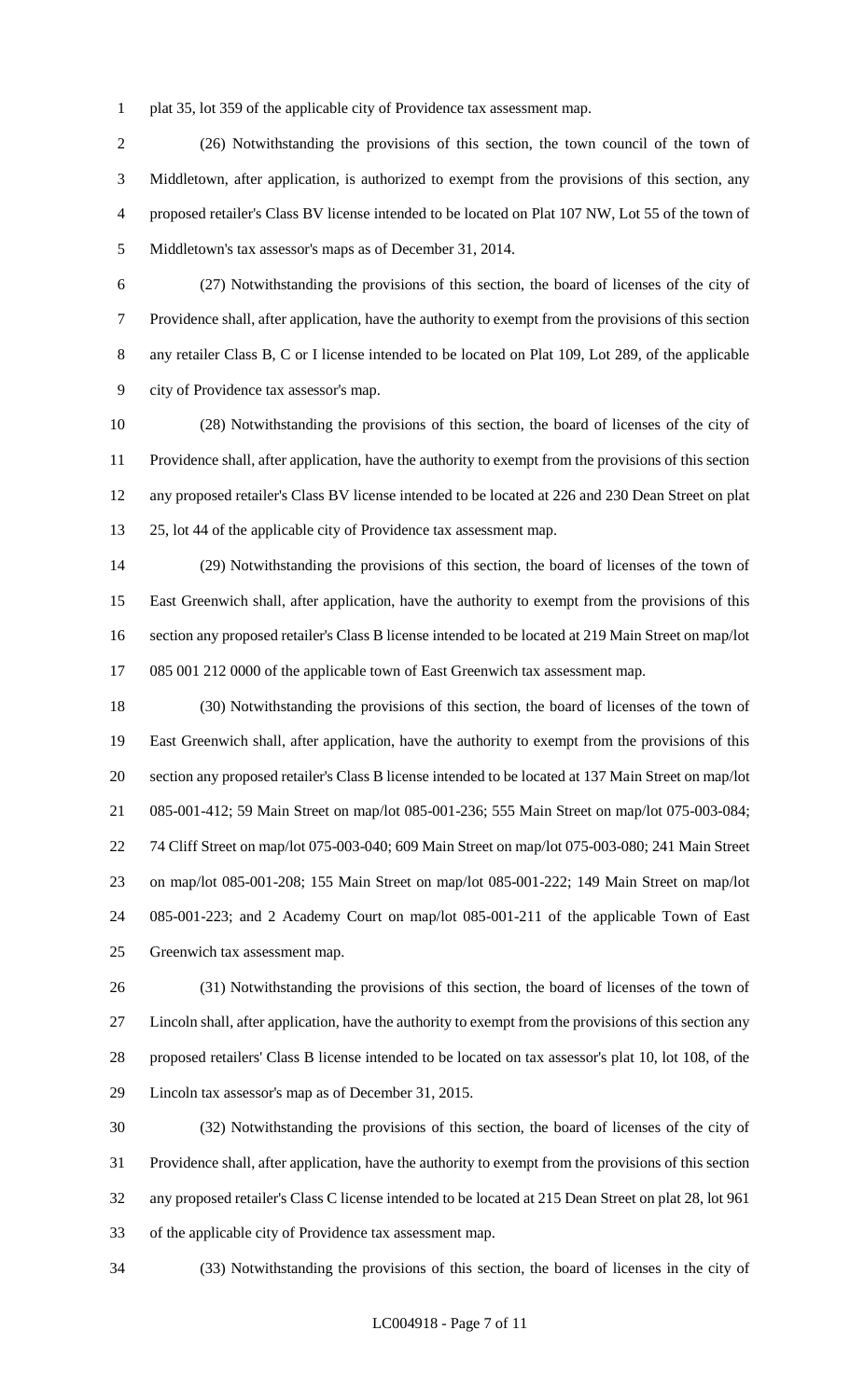Providence shall, after application, have the authority to exempt from the provisions of this section any proposed retailer's Class B license intended to be located at 100-102 Hope Street on plat 16, lot 263 of the applicable city of Providence tax assessment map.

 (34) Notwithstanding the provisions of this section, the board of licenses in the town of Cumberland shall, after application, have the authority to exempt from the provisions of this section any proposed retailer's Class B license intended to be located at 88 Broad Street on Lots 32, 51, and 52 of Plat 2 Cumberland tax assessor's map as of December 31, 2016.

 (35) Notwithstanding the provisions of this section, the board of licenses in the city of Providence shall, after application, have the authority to exempt from the provisions of this section any proposed retailer's Class B license intended to be located at 11 Lowell Avenue, 191 Pocasset Avenue and 187 Pocasset Avenue on Lots 22, 23, and 24 of Plat 108 Providence tax assessor's map as of December 31, 2017.

 (36) Notwithstanding the provisions of this section, the city council in the city of Central Falls shall, after application, have the authority to exempt from the provisions of this section any proposed retailer's Class B license intended to be located on Plat 1, of Lot 171 of the applicable city of Central Falls tax assessment map.

 (37) Notwithstanding the provisions of this section, the board of licenses in the city of Providence shall, after application, have the authority to exempt from the provisions of this section any proposed retailer's Class BV and Class BX license intended to be located at 161 Douglas Avenue on plat 68, lot 201 of the applicable city of Providence tax assessment map.

 (38) Notwithstanding the provisions of this section, the board of licenses in the city of Providence shall, after application, have the authority to exempt from the provisions of this section any proposed retailers' Class B license intended to be located at 1007 Broad Street, Plat 53, Lot 192 of the applicable city of Providence tax assessment map and 1017 Broad Street Plat 53, Lot 582 of the applicable city of Providence tax assessment map.

 (39) Notwithstanding the provisions of this section, the city council in the city of Woonsocket shall, after application, have the authority to exempt from the provisions of this section any proposed retailer's Class B license intended to be located at 122 North Main Street, Map/Lot 130-125-005 of the applicable city of Woonsocket tax assessment map.

 (40) Notwithstanding the provisions of this section, the city council of the city of Woonsocket, after application, is authorized to exempt from the provisions of this section, any proposed retailers' class BV and class BM license intended to be located between 2 Main Street (tax assessor's plat 14, lot 284) and 194 Main Street (tax assessor's plat 14, lot 139).

(41) Notwithstanding the provisions of this section, the board of licenses in the city of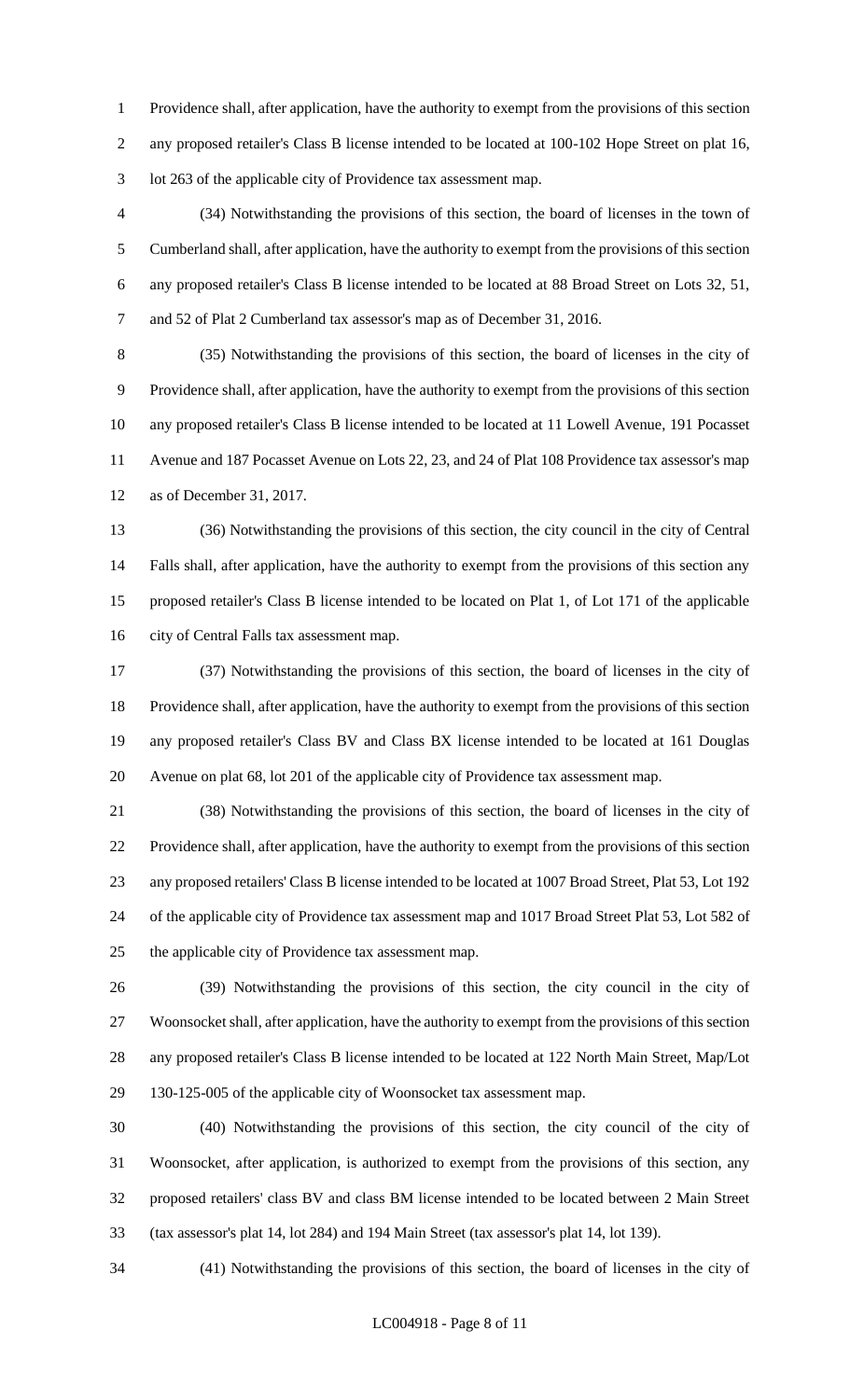Providence shall, after application, have the authority to exempt from the provisions of this section any proposed retailers' Class B license intended to be located at 375 Smith Street, Plat 68, Lot 132 of the applicable city of Providence tax assessment map.

 (42) Notwithstanding the provisions of this section, the board of licenses in the city of Providence shall, after application, have the authority to exempt from the provisions of this section any proposed retailers' Class B license intended to be located at 671 Broadway Street, Plat 35, Lot 566 of the applicable city of Providence tax assessment map.

 (43) Notwithstanding the provisions of this section, the board of licenses in the city of Providence shall, after application, have the authority to exempt from the provisions of this section any proposed retailers' Class B license intended to be located at 464-468 Wickenden Street, also identified as 8 Governor Street, Plat 17, Lot 179 of the applicable city of Providence tax assessment map.

 (44) Notwithstanding the provisions of this section, the town council of the town of Westerly shall, after application, have the authority to exempt from the provisions of this section any proposed retailers' Class B license intended to be located at 114 Granite Street, Westerly, RI 02891, Plat 67, Lot 278 of the applicable town of Westerly tax assessment map.

 (45) Notwithstanding the provisions of this section, the board of licenses in the city of Woonsocket shall, after application, have the authority to exempt from the provisions of this section any proposed retailers' Class B license intended to be located at 43 Railroad Street, Plat 14R, Lot 205 of the applicable city of Woonsocket tax assessment map.

 (46) Notwithstanding the provisions of this section, the board of licenses of the city of Providence shall, after application, have the authority to exempt from the provisions of this section any proposed retailer Class BL license or Class BV license intended to be located at 601 Hartford Avenue, Plat 113, Lot 50 of the applicable city of Providence tax assessment map.

 (47) Notwithstanding the provisions of this section, the town council of the town of Westerly shall, after application, have the authority to exempt from the provisions of this section any proposed retailers' Class B license intended to be located at 169 and 177 Main Street, Westerly, RI 02891, Map 66, Lots 8 and 9 of the applicable town of Westerly tax assessment map.

 (48) Notwithstanding the provisions of this section, the city council of the city of East Providence shall, after application, have the authority to exempt from the provisions of this section any proposed retailers' Class B license intended to be located at 332 Bullock Point Avenue, East Providence, RI 02915, Map 312, Block 12, Parcel 018.00 of the applicable city of East Providence tax assessment map.

(49) Notwithstanding the provisions of this section, the board of license commissioners of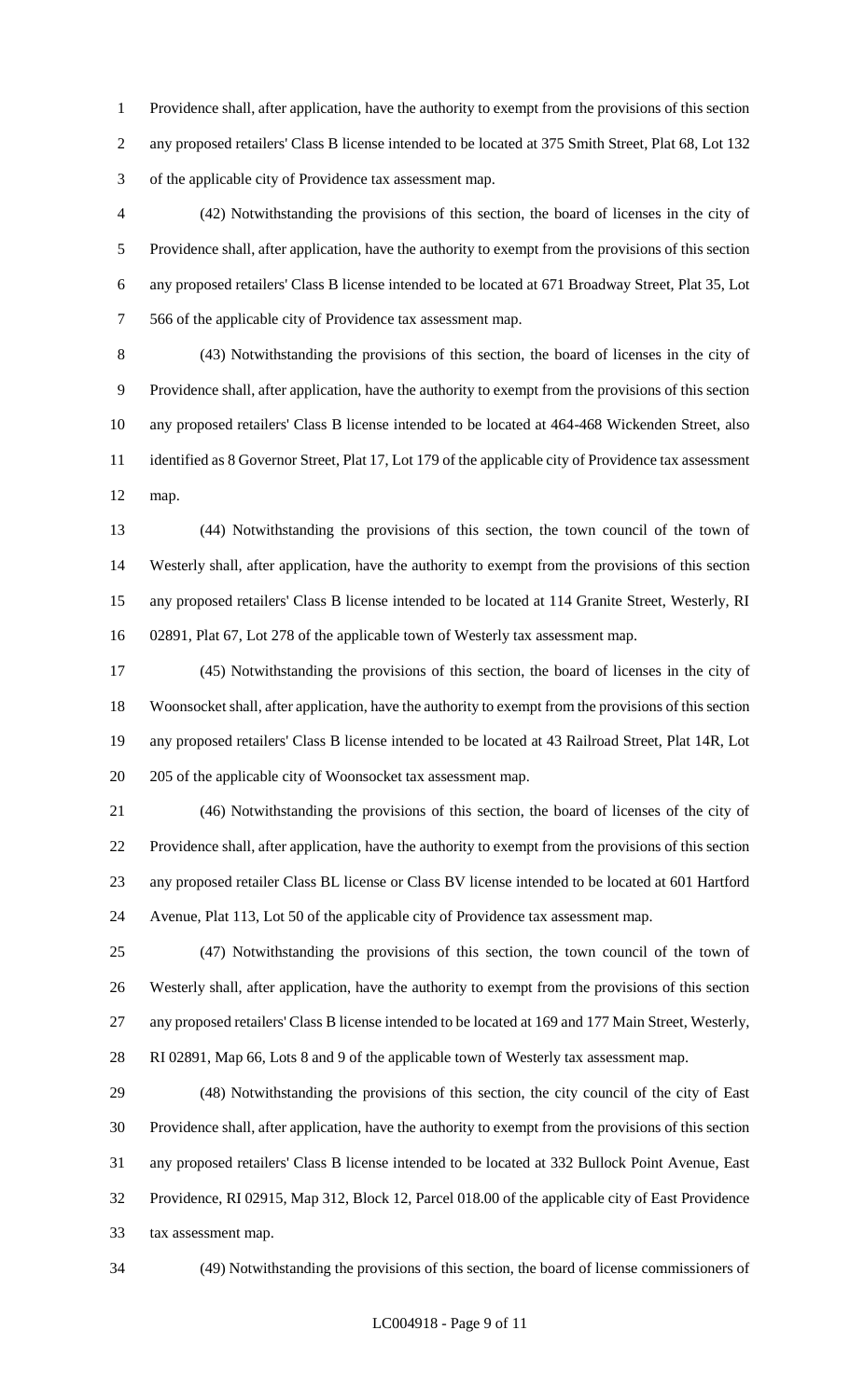the city of Pawtucket shall, after application, have the authority to exempt from the provisions of 2 this section any proposed retailers Class B, C, or N license intended to be located on Plat 54B, Lots 826 and 827; Plat 65B, Lot 662; and Plat 23A, Lots 599, 672, and 673 of the city of Pawtucket tax assessment map existing as of March 1, 2021.

 (50) Notwithstanding the provisions of this section, the board of licenses in the town of Jamestown, after application, has the authority to exempt from the provisions of this section any proposed retailer Class BVL license intended to be located at 53 Narragansett Avenue, Plat 9, Lot 207 of the applicable town of Jamestown tax assessment map.

 (51) Notwithstanding the provisions of this section, the board of licenses of the city of Providence, shall after application, have the authority to exempt from the provisions of this section any proposed retailer Class BV and Class P license intended to be located at 203-209 Douglas Avenue, Plat 68, Lots 83 and 646 of the applicable city of Providence tax assessment map.

 (52) Notwithstanding the provisions of this section, the board of licenses of the city of East Providence shall, after application, have the authority to exempt from the provisions of this section any proposed retailer's Class B license intended to be located at 130 Taunton Avenue, Map 106, Block 6, Parcel 15 of the applicable city of East Providence tax assessment map.

 (53) Notwithstanding the provisions of this section, the town council of the town of Barrington shall, after application, have the authority to exempt from the provisions of this section any proposed retailers' Class B license intended to be located at 305 Sowams Road, Barrington, R.I. 02806, Plat 30, Lot 141 of the applicable town of Barrington tax assessment map.

 (54) Notwithstanding the provisions of this section, the board of licenses of the city of Providence shall, after application, have the authority to exempt from the provisions of this section any proposed retailer Class B license intended to be located at 737 Hope Street, Plat 6, Lot 595 of the applicable city of Providence tax assessment map.

(55) Notwithstanding the provisions of this section, the board of licenses of the town of

26 Warren shall, after application, have the authority to exempt from the provisions of this section any

proposed retailer Class B license intended to be located at 4 Market Street, Plat 3, Lot 74 of the

- 28 applicable town of Warren tax assessment map.
- 

SECTION 2. This act shall take effect upon passage.

======== LC004918 ========